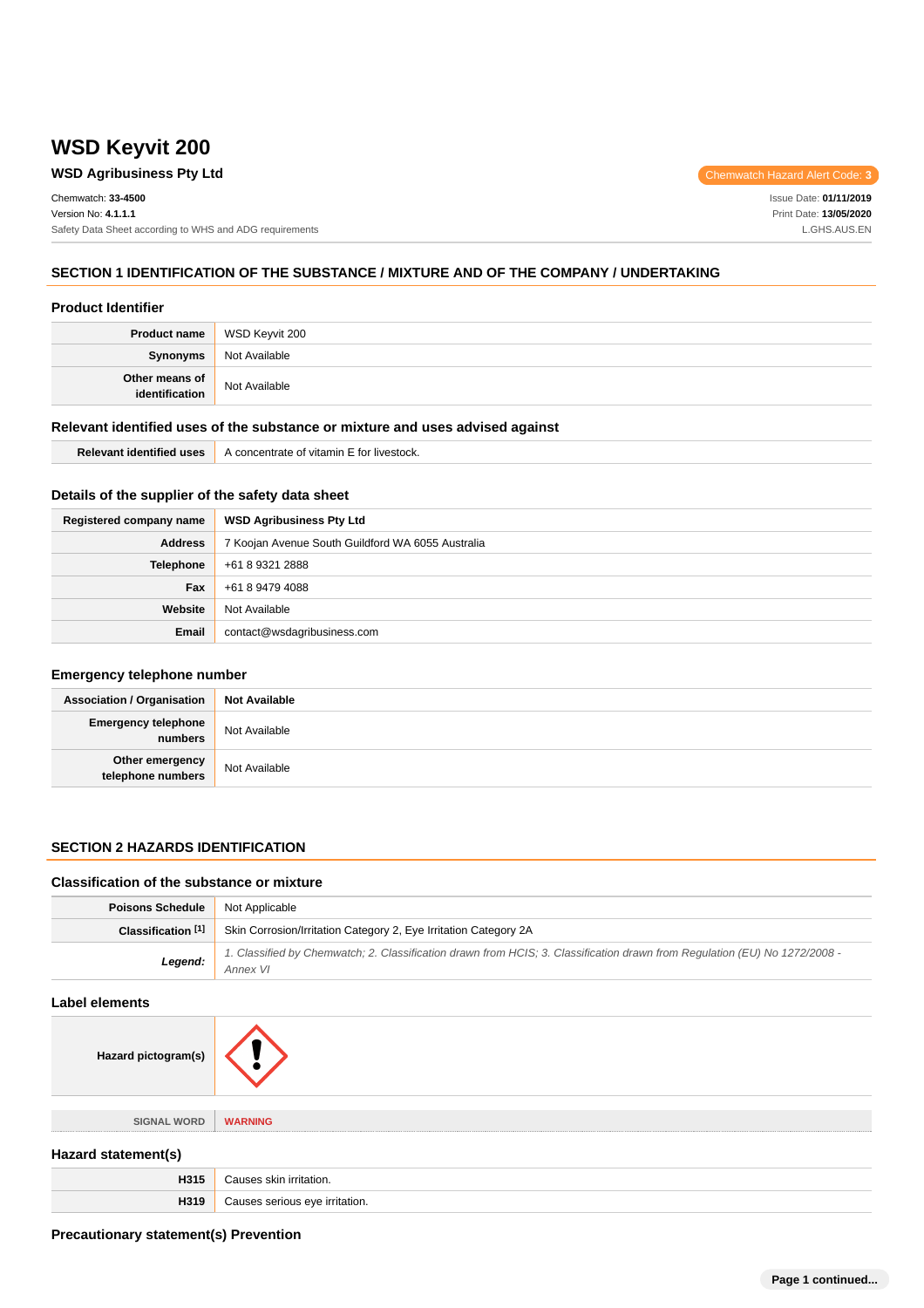**P280** Wear protective gloves/protective clothing/eye protection/face protection.

### **Precautionary statement(s) Response**

| P321           | Specific treatment (see advice on this label).                                                                                   |  |
|----------------|----------------------------------------------------------------------------------------------------------------------------------|--|
| P362           | Take off contaminated clothing and wash before reuse.                                                                            |  |
| P305+P351+P338 | IF IN EYES: Rinse cautiously with water for several minutes. Remove contact lenses, if present and easy to do. Continue rinsing. |  |
| P337+P313      | If eye irritation persists: Get medical advice/attention.                                                                        |  |
| P302+P352      | IF ON SKIN: Wash with plenty of water.                                                                                           |  |
| P332+P313      | If skin irritation occurs: Get medical advice/attention.                                                                         |  |

### **Precautionary statement(s) Storage**

Not Applicable

#### **Precautionary statement(s) Disposal**

Not Applicable

### **SECTION 3 COMPOSITION / INFORMATION ON INGREDIENTS**

#### **Substances**

See section below for composition of Mixtures

#### **Mixtures**

| <b>CAS No</b> | %[weight] | Name                                  |
|---------------|-----------|---------------------------------------|
| 7695-91-2     | $10 - 30$ | ירו<br>-alpha-tocopherol acetate<br>◡ |

#### **SECTION 4 FIRST AID MEASURES**

#### **Description of first aid measures**

| <b>Eye Contact</b>  | If this product comes in contact with the eyes:<br>• Wash out immediately with fresh running water.<br>Ensure complete irrigation of the eye by keeping eyelids apart and away from eye and moving the eyelids by occasionally<br>lifting the upper and lower lids.<br>► Seek medical attention without delay; if pain persists or recurs seek medical attention.<br>► Removal of contact lenses after an eye injury should only be undertaken by skilled personnel. |
|---------------------|----------------------------------------------------------------------------------------------------------------------------------------------------------------------------------------------------------------------------------------------------------------------------------------------------------------------------------------------------------------------------------------------------------------------------------------------------------------------|
| <b>Skin Contact</b> | If skin contact occurs:<br>Inmediately remove all contaminated clothing, including footwear.<br>Flush skin and hair with running water (and soap if available).<br>▶ Seek medical attention in event of irritation.                                                                                                                                                                                                                                                  |
| <b>Inhalation</b>   | If fumes, aerosols or combustion products are inhaled remove from contaminated area.<br>• Other measures are usually unnecessary.                                                                                                                                                                                                                                                                                                                                    |
| Ingestion           | Immediately give a glass of water.<br>First aid is not generally required. If in doubt, contact a Poisons Information Centre or a doctor.                                                                                                                                                                                                                                                                                                                            |

### **Indication of any immediate medical attention and special treatment needed**

Treat symptomatically.

### **SECTION 5 FIREFIGHTING MEASURES**

#### **Extinguishing media**

- Water spray or fog.
- Foam.
- Dry chemical powder.
- BCF (where regulations permit).
- Carbon dioxide.

#### **Special hazards arising from the substrate or mixture**

| <b>Fire Incompatibility</b> | None known. |
|-----------------------------|-------------|
|-----------------------------|-------------|

#### **Advice for firefighters**

**Fire Fighting Alert Fire Brigade and tell them location and nature of hazard.**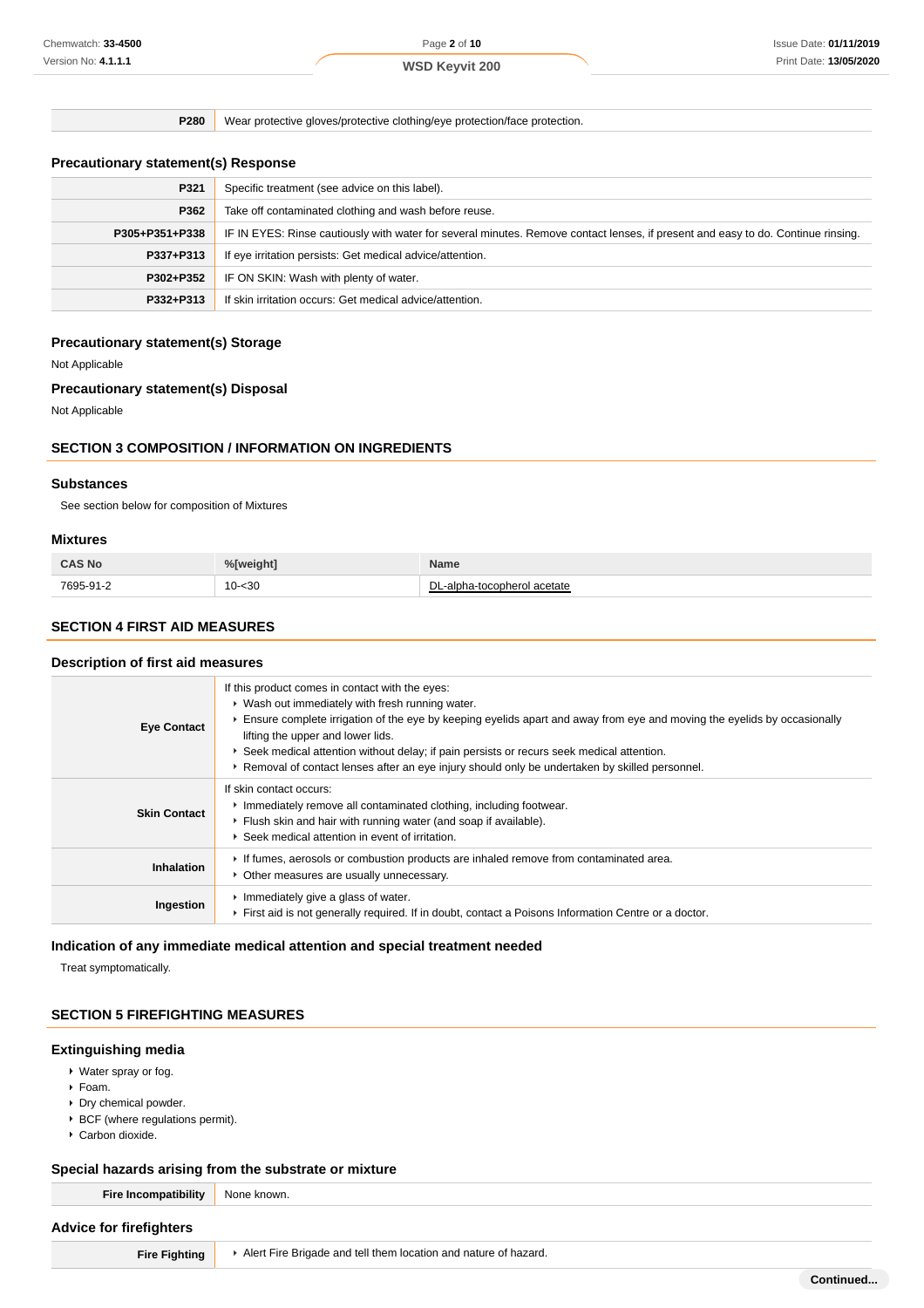|                              | ► Wear breathing apparatus plus protective gloves in the event of a fire.<br>▶ Prevent, by any means available, spillage from entering drains or water courses.<br>▶ Use fire fighting procedures suitable for surrounding area.<br>DO NOT approach containers suspected to be hot.<br>▶ Cool fire exposed containers with water spray from a protected location.<br>If safe to do so, remove containers from path of fire.<br>Equipment should be thoroughly decontaminated after use. |
|------------------------------|-----------------------------------------------------------------------------------------------------------------------------------------------------------------------------------------------------------------------------------------------------------------------------------------------------------------------------------------------------------------------------------------------------------------------------------------------------------------------------------------|
| <b>Fire/Explosion Hazard</b> | The emulsion is not combustible under normal conditions. However, it will break down under fire conditions and the hydrocarbon<br>component will burn.<br>Decomposes on heating and produces toxic fumes of:<br>carbon dioxide (CO2)<br>carbon monoxide (CO)<br>other pyrolysis products typical of burning organic material.<br>May emit corrosive fumes.                                                                                                                              |
| <b>HAZCHEM</b>               | Not Applicable                                                                                                                                                                                                                                                                                                                                                                                                                                                                          |

### **SECTION 6 ACCIDENTAL RELEASE MEASURES**

### **Personal precautions, protective equipment and emergency procedures**

See section 8

### **Environmental precautions**

See section 12

### **Methods and material for containment and cleaning up**

| <b>Minor Spills</b> | Slippery when spilt.<br>• Clean up all spills immediately.<br>Avoid breathing vapours and contact with skin and eyes.<br>► Control personal contact with the substance, by using protective equipment.<br>► Contain and absorb spill with sand, earth, inert material or vermiculite.<br>$\triangleright$ Wipe up.<br>• Place in a suitable, labelled container for waste disposal.                                                                                                                                                                                                                                                                                                                                                                                                                                                                                    |
|---------------------|------------------------------------------------------------------------------------------------------------------------------------------------------------------------------------------------------------------------------------------------------------------------------------------------------------------------------------------------------------------------------------------------------------------------------------------------------------------------------------------------------------------------------------------------------------------------------------------------------------------------------------------------------------------------------------------------------------------------------------------------------------------------------------------------------------------------------------------------------------------------|
| <b>Major Spills</b> | Slippery when spilt.<br>Moderate hazard.<br>• Clear area of personnel and move upwind.<br>Alert Fire Brigade and tell them location and nature of hazard.<br>• Wear breathing apparatus plus protective gloves.<br>▶ Prevent, by any means available, spillage from entering drains or water course.<br>Stop leak if safe to do so.<br>Contain spill with sand, earth or vermiculite.<br>• Collect recoverable product into labelled containers for recycling.<br>• Neutralise/decontaminate residue (see Section 13 for specific agent).<br>• Collect solid residues and seal in labelled drums for disposal.<br>• Wash area and prevent runoff into drains.<br>After clean up operations, decontaminate and launder all protective clothing and equipment before storing and re-using.<br>If contamination of drains or waterways occurs, advise emergency services. |

Personal Protective Equipment advice is contained in Section 8 of the SDS.

### **SECTION 7 HANDLING AND STORAGE**

# **Precautions for safe handling Safe handling DO NOT** allow clothing wet with material to stay in contact with skin Limit all unnecessary personal contact. Wear protective clothing when risk of exposure occurs. Use in a well-ventilated area. Avoid contact with incompatible materials. When handling, **DO NOT** eat, drink or smoke.  $\blacktriangleright$  Keep containers securely sealed when not in use. Avoid physical damage to containers. Always wash hands with soap and water after handling. Work clothes should be laundered separately. Use good occupational work practice. Observe manufacturer's storage and handling recommendations contained within this SDS. Atmosphere should be regularly checked against established exposure standards to ensure safe working conditions are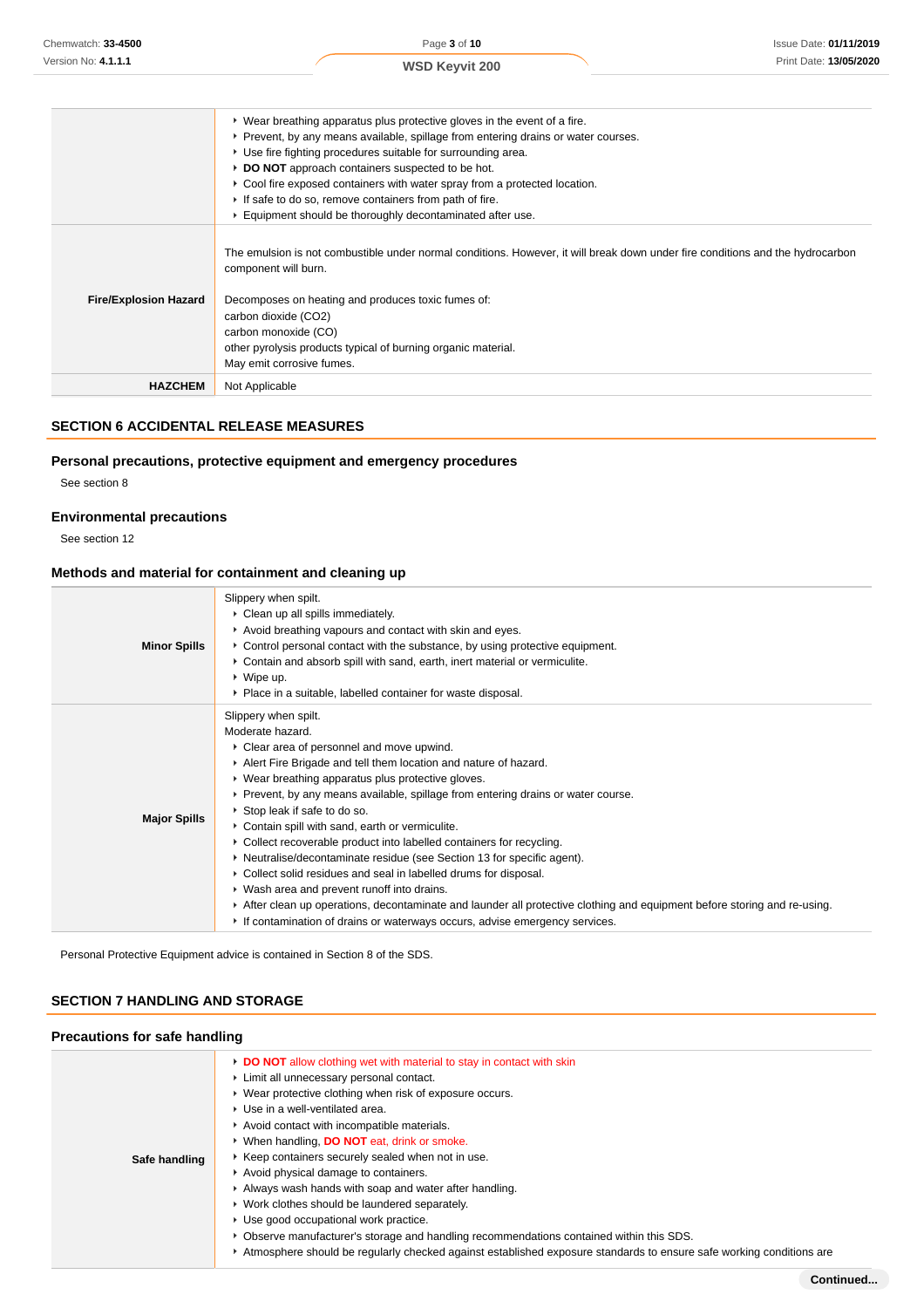|                   | maintained.                                                                                                                                                                                                                                                                                                                                                                                                                                           |
|-------------------|-------------------------------------------------------------------------------------------------------------------------------------------------------------------------------------------------------------------------------------------------------------------------------------------------------------------------------------------------------------------------------------------------------------------------------------------------------|
| Other information | Store in original containers.<br>Keep containers securely sealed.<br>▶ No smoking, naked lights or ignition sources.<br>Store in a cool, dry, well-ventilated area.<br>Store away from incompatible materials and foodstuff containers.<br>▶ Protect containers against physical damage and check regularly for leaks.<br>▶ Observe manufacturer's storage and handling recommendations contained within this SDS.<br>Keep cool. Store below 25 deg.C |

# **Conditions for safe storage, including any incompatibilities**

| Suitable container      | Polyethylene or polypropylene container.<br>Packing as recommended by manufacturer.<br>Check all containers are clearly labelled and free from leaks. |
|-------------------------|-------------------------------------------------------------------------------------------------------------------------------------------------------|
| Storage incompatibility | Avoid strong acids, bases.<br>Avoid reaction with oxidising agents                                                                                    |

# **SECTION 8 EXPOSURE CONTROLS / PERSONAL PROTECTION**

#### **Control parameters**

### **OCCUPATIONAL EXPOSURE LIMITS (OEL)**

# **INGREDIENT DATA**

Not Available

#### **EMERGENCY LIMITS**

| Ingredient                  | <b>Material name</b> | TEEL-1        | TEEL-2              | TEEL-3        |
|-----------------------------|----------------------|---------------|---------------------|---------------|
| WSD Keyvit 200              | Not Available        | Not Available | Not Available       | Not Available |
|                             |                      |               |                     |               |
| Ingredient                  | <b>Original IDLH</b> |               | <b>Revised IDLH</b> |               |
| DL-alpha-tocopherol acetate | Not Available        |               | Not Available       |               |

### **OCCUPATIONAL EXPOSURE BANDING**

| Ingredient                  | <b>Occupational Exposure Band Rating</b>                                                                                                                                                                                                                                                                                                                                 | <b>Occupational Exposure Band Limit</b> |
|-----------------------------|--------------------------------------------------------------------------------------------------------------------------------------------------------------------------------------------------------------------------------------------------------------------------------------------------------------------------------------------------------------------------|-----------------------------------------|
| DL-alpha-tocopherol acetate | Е                                                                                                                                                                                                                                                                                                                                                                        | $\leq 0.1$ ppm                          |
| Notes:                      | Occupational exposure banding is a process of assigning chemicals into specific categories or bands based on a chemical's<br>potency and the adverse health outcomes associated with exposure. The output of this process is an occupational exposure<br>band (OEB), which corresponds to a range of exposure concentrations that are expected to protect worker health. |                                         |

### **MATERIAL DATA**

### **Exposure controls**

| Appropriate engineering<br>controls | Engineering controls are used to remove a hazard or place a barrier between the worker and the hazard. Well-designed<br>engineering controls can be highly effective in protecting workers and will typically be independent of worker interactions to<br>provide this high level of protection.<br>The basic types of engineering controls are:<br>Process controls which involve changing the way a job activity or process is done to reduce the risk.<br>Enclosure and/or isolation of emission source which keeps a selected hazard "physically" away from the worker and ventilation<br>that strategically "adds" and "removes" air in the work environment. Ventilation can remove or dilute an air contaminant if<br>designed properly. The design of a ventilation system must match the particular process and chemical or contaminant in use.<br>Employers may need to use multiple types of controls to prevent employee overexposure.<br>General exhaust is adequate under normal operating conditions. Local exhaust ventilation may be required in specific<br>circumstances. If risk of overexposure exists, wear approved respirator. Correct fit is essential to obtain adequate protection.<br>Provide adequate ventilation in warehouse or closed storage areas. Air contaminants generated in the workplace possess<br>varying "escape" velocities which, in turn, determine the "capture velocities" of fresh circulating air required to effectively remove<br>the contaminant. |                                    |  |
|-------------------------------------|--------------------------------------------------------------------------------------------------------------------------------------------------------------------------------------------------------------------------------------------------------------------------------------------------------------------------------------------------------------------------------------------------------------------------------------------------------------------------------------------------------------------------------------------------------------------------------------------------------------------------------------------------------------------------------------------------------------------------------------------------------------------------------------------------------------------------------------------------------------------------------------------------------------------------------------------------------------------------------------------------------------------------------------------------------------------------------------------------------------------------------------------------------------------------------------------------------------------------------------------------------------------------------------------------------------------------------------------------------------------------------------------------------------------------------------------------------------------------------------------------------|------------------------------------|--|
|                                     | Type of Contaminant:                                                                                                                                                                                                                                                                                                                                                                                                                                                                                                                                                                                                                                                                                                                                                                                                                                                                                                                                                                                                                                                                                                                                                                                                                                                                                                                                                                                                                                                                                   | Air Speed:                         |  |
|                                     | solvent, vapours, degreasing etc., evaporating from tank (in still air).                                                                                                                                                                                                                                                                                                                                                                                                                                                                                                                                                                                                                                                                                                                                                                                                                                                                                                                                                                                                                                                                                                                                                                                                                                                                                                                                                                                                                               | $0.25 - 0.5$ m/s<br>(50-100 f/min) |  |
|                                     | aerosols, fumes from pouring operations, intermittent container filling, low speed conveyer transfers,<br>welding, spray drift, plating acid fumes, pickling (released at low velocity into zone of active<br>generation)                                                                                                                                                                                                                                                                                                                                                                                                                                                                                                                                                                                                                                                                                                                                                                                                                                                                                                                                                                                                                                                                                                                                                                                                                                                                              | $0.5 - 1$ m/s<br>(100-200 f/min.)  |  |
|                                     |                                                                                                                                                                                                                                                                                                                                                                                                                                                                                                                                                                                                                                                                                                                                                                                                                                                                                                                                                                                                                                                                                                                                                                                                                                                                                                                                                                                                                                                                                                        |                                    |  |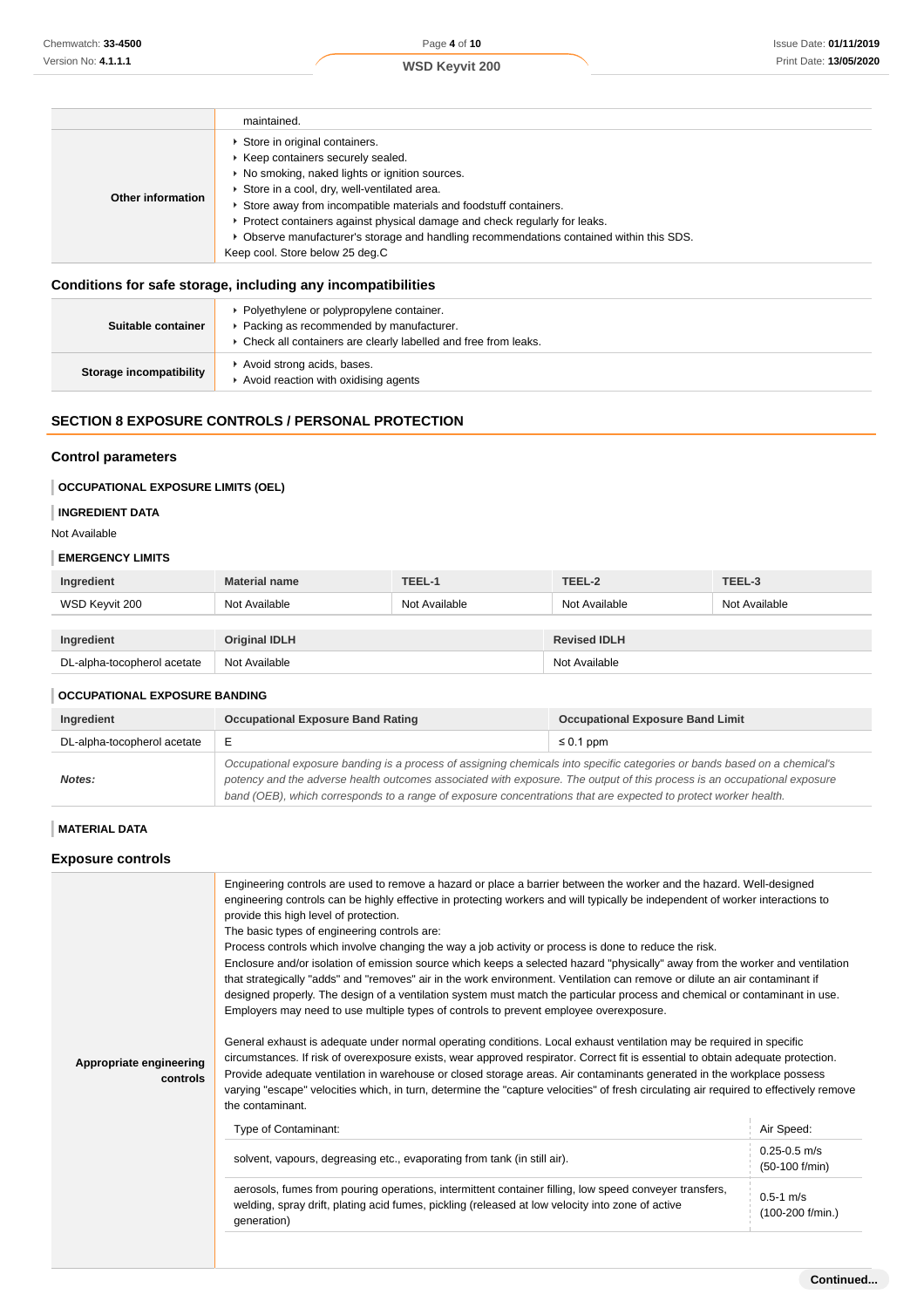|                              | direct spray, spray painting in shallow booths, drum filling, conveyer loading, crusher dusts, gas<br>discharge (active generation into zone of rapid air motion)                                                                                                                                                                                                                                                                                                                                                                                                                                                                                                                                                                                                                                                                                                                                                                                                                    |                                  | $1-2.5$ m/s<br>(200-500 f/min.)     |
|------------------------------|--------------------------------------------------------------------------------------------------------------------------------------------------------------------------------------------------------------------------------------------------------------------------------------------------------------------------------------------------------------------------------------------------------------------------------------------------------------------------------------------------------------------------------------------------------------------------------------------------------------------------------------------------------------------------------------------------------------------------------------------------------------------------------------------------------------------------------------------------------------------------------------------------------------------------------------------------------------------------------------|----------------------------------|-------------------------------------|
|                              | grinding, abrasive blasting, tumbling, high speed wheel generated dusts (released at high initial<br>velocity into zone of very high rapid air motion).                                                                                                                                                                                                                                                                                                                                                                                                                                                                                                                                                                                                                                                                                                                                                                                                                              |                                  | $2.5 - 10$ m/s<br>(500-2000 f/min.) |
|                              | Within each range the appropriate value depends on:                                                                                                                                                                                                                                                                                                                                                                                                                                                                                                                                                                                                                                                                                                                                                                                                                                                                                                                                  |                                  |                                     |
|                              | Lower end of the range                                                                                                                                                                                                                                                                                                                                                                                                                                                                                                                                                                                                                                                                                                                                                                                                                                                                                                                                                               | Upper end of the range           |                                     |
|                              | 1: Room air currents minimal or favourable to capture                                                                                                                                                                                                                                                                                                                                                                                                                                                                                                                                                                                                                                                                                                                                                                                                                                                                                                                                | 1: Disturbing room air currents  |                                     |
|                              | 2: Contaminants of low toxicity or of nuisance value only.                                                                                                                                                                                                                                                                                                                                                                                                                                                                                                                                                                                                                                                                                                                                                                                                                                                                                                                           | 2: Contaminants of high toxicity |                                     |
|                              | 3: Intermittent, low production.                                                                                                                                                                                                                                                                                                                                                                                                                                                                                                                                                                                                                                                                                                                                                                                                                                                                                                                                                     | 3: High production, heavy use    |                                     |
|                              | 4: Large hood or large air mass in motion                                                                                                                                                                                                                                                                                                                                                                                                                                                                                                                                                                                                                                                                                                                                                                                                                                                                                                                                            | 4: Small hood-local control only |                                     |
|                              | generally decreases with the square of distance from the extraction point (in simple cases). Therefore the air speed at the<br>extraction point should be adjusted, accordingly, after reference to distance from the contaminating source. The air velocity at the<br>extraction fan, for example, should be a minimum of 1-2 m/s (200-400 f/min) for extraction of solvents generated in a tank 2<br>meters distant from the extraction point. Other mechanical considerations, producing performance deficits within the extraction<br>apparatus, make it essential that theoretical air velocities are multiplied by factors of 10 or more when extraction systems are<br>installed or used.                                                                                                                                                                                                                                                                                     |                                  |                                     |
| <b>Personal protection</b>   |                                                                                                                                                                                                                                                                                                                                                                                                                                                                                                                                                                                                                                                                                                                                                                                                                                                                                                                                                                                      |                                  |                                     |
| Eye and face protection      | ▶ Safety glasses.<br>Safety glasses with side shields.<br>Chemical goggles.<br>► Contact lenses may pose a special hazard; soft contact lenses may absorb and concentrate irritants. A written policy<br>document, describing the wearing of lenses or restrictions on use, should be created for each workplace or task. This should<br>include a review of lens absorption and adsorption for the class of chemicals in use and an account of injury experience.<br>Medical and first-aid personnel should be trained in their removal and suitable equipment should be readily available. In the<br>event of chemical exposure, begin eye irrigation immediately and remove contact lens as soon as practicable. Lens should<br>be removed at the first signs of eye redness or irritation - lens should be removed in a clean environment only after workers<br>have washed hands thoroughly. [CDC NIOSH Current Intelligence Bulletin 59], [AS/NZS 1336 or national equivalent] |                                  |                                     |
| <b>Skin protection</b>       | See Hand protection below                                                                                                                                                                                                                                                                                                                                                                                                                                                                                                                                                                                                                                                                                                                                                                                                                                                                                                                                                            |                                  |                                     |
| <b>Hands/feet protection</b> | Wear protective gloves, e.g. PVC.                                                                                                                                                                                                                                                                                                                                                                                                                                                                                                                                                                                                                                                                                                                                                                                                                                                                                                                                                    |                                  |                                     |
| <b>Body protection</b>       | See Other protection below                                                                                                                                                                                                                                                                                                                                                                                                                                                                                                                                                                                                                                                                                                                                                                                                                                                                                                                                                           |                                  |                                     |
| Other protection             | No special equipment needed when handling small quantities.<br><b>OTHERWISE:</b><br>• Overalls.<br>▶ Barrier cream.<br>▶ Eyewash unit.                                                                                                                                                                                                                                                                                                                                                                                                                                                                                                                                                                                                                                                                                                                                                                                                                                               |                                  |                                     |

## **Recommended material(s)**

#### **GLOVE SELECTION INDEX**

Glove selection is based on a modified presentation of the:

 **"Forsberg Clothing Performance Index".**

 The effect(s) of the following substance(s) are taken into account in the **computer-generated** selection:

#### WSD Keyvit 200

| <b>Material</b>       | <b>CPI</b> |
|-----------------------|------------|
| <b>BUTYL</b>          | A          |
| <b>NEOPRENE</b>       | A          |
| <b>VITON</b>          | A          |
| <b>NATURAL RUBBER</b> | C          |
| <b>PVA</b>            | C          |

\* CPI - Chemwatch Performance Index

- A: Best Selection
- B: Satisfactory; may degrade after 4 hours continuous immersion

C: Poor to Dangerous Choice for other than short term immersion

**NOTE**: As a series of factors will influence the actual performance of the glove, a final selection must be based on detailed observation. -

\* Where the glove is to be used on a short term, casual or infrequent basis, factors such as "feel" or convenience (e.g. disposability), may dictate a choice

### **Respiratory protection**

Type A-P Filter of sufficient capacity. (AS/NZS 1716 & 1715, EN 143:2000 & 149:2001, ANSI Z88 or national equivalent)

Selection of the Class and Type of respirator will depend upon the level of breathing zone contaminant and the chemical nature of the contaminant. Protection Factors (defined as the ratio of contaminant outside and inside the mask) may also be important.

| Required<br>minimum<br>protection<br>factor | Maximum gas/vapour<br>concentration present in<br>air p.p.m. (by volume) | Half-face<br>Respirator | <b>Full-Face</b><br>Respirator    |
|---------------------------------------------|--------------------------------------------------------------------------|-------------------------|-----------------------------------|
| up to $10$                                  | 1000                                                                     | A-AUS /<br>Class1 P2    |                                   |
| up to $50$                                  | 1000                                                                     |                         | A-AUS /<br>Class 1 P <sub>2</sub> |
| up to $50$                                  | 5000                                                                     | Airline *               |                                   |
| up to $100$                                 | 5000                                                                     |                         | $A-2P2$                           |
| up to $100$                                 | 10000                                                                    | $\overline{a}$          | $A-3P2$                           |
| $100+$                                      |                                                                          |                         | Airline**                         |

\* - Continuous Flow \*\* - Continuous-flow or positive pressure demand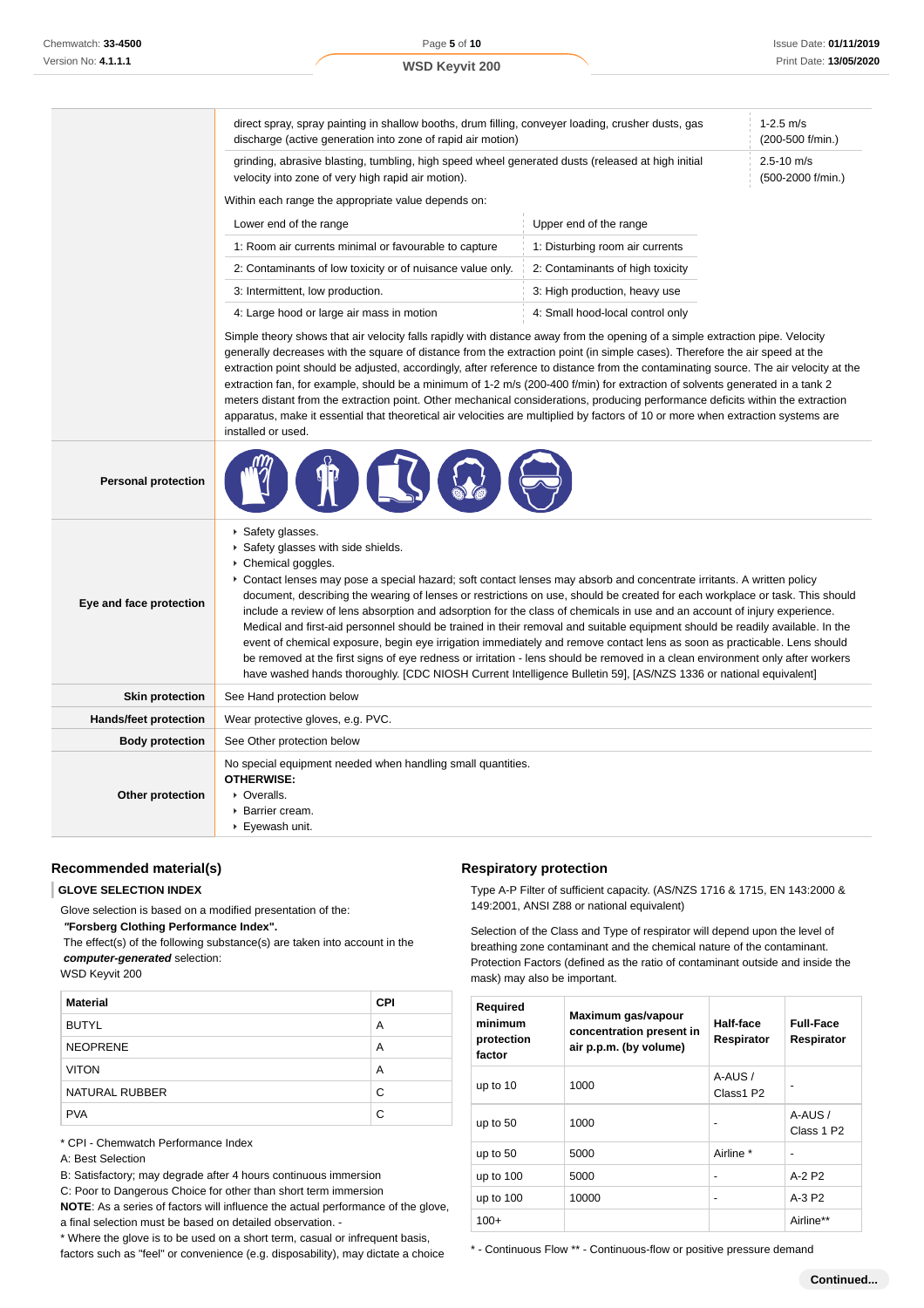of gloves which might otherwise be unsuitable following long-term or frequent use. A qualified practitioner should be consulted.

A(All classes) = Organic vapours, B AUS or B1 = Acid gasses, B2 = Acid gas or hydrogen cyanide(HCN), B3 = Acid gas or hydrogen cyanide(HCN), E = Sulfur dioxide(SO2),  $G =$  Agricultural chemicals,  $K =$  Ammonia(NH3), Hg = Mercury, NO = Oxides of nitrogen, MB = Methyl bromide, AX = Low boiling point organic compounds(below 65 degC)

None under normal operating conditions.

#### **SECTION 9 PHYSICAL AND CHEMICAL PROPERTIES**

#### **Information on basic physical and chemical properties**

| Appearance                                      | White emulsion; suspends in water. |                                                   |                |
|-------------------------------------------------|------------------------------------|---------------------------------------------------|----------------|
|                                                 |                                    |                                                   |                |
| <b>Physical state</b>                           | Liquid                             | Relative density (Water =<br>1)                   | $0.9 - 1.0$    |
| Odour                                           | Not Available                      | <b>Partition coefficient</b><br>n-octanol / water | Not Available  |
| <b>Odour threshold</b>                          | Not Available                      | Auto-ignition temperature<br>$(^{\circ}C)$        | Not Available  |
| pH (as supplied)                                | Not Available                      | <b>Decomposition</b><br>temperature               | Not Available  |
| Melting point / freezing<br>point (°C)          | Not Available                      | <b>Viscosity (cSt)</b>                            | Not Available  |
| Initial boiling point and<br>boiling range (°C) | Not Available                      | Molecular weight (g/mol)                          | Not Applicable |
| Flash point (°C)                                | Not Applicable                     | <b>Taste</b>                                      | Not Available  |
| <b>Evaporation rate</b>                         | Not Available                      | <b>Explosive properties</b>                       | Not Available  |
| Flammability                                    | Not Applicable                     | <b>Oxidising properties</b>                       | Not Available  |
| Upper Explosive Limit (%)                       | Not Applicable                     | <b>Surface Tension (dyn/cm</b><br>or mN/m)        | Not Available  |
| Lower Explosive Limit (%)                       | Not Applicable                     | <b>Volatile Component (%vol)</b>                  | Not Available  |
| Vapour pressure (kPa)                           | Not Available                      | Gas group                                         | Not Available  |
| Solubility in water                             | Partly miscible                    | pH as a solution (1%)                             | Not Available  |
| Vapour density $(Air = 1)$                      | Not Available                      | VOC g/L                                           | Not Available  |

# **SECTION 10 STABILITY AND REACTIVITY**

| Reactivity                                 | See section 7                                                                                                                        |
|--------------------------------------------|--------------------------------------------------------------------------------------------------------------------------------------|
| <b>Chemical stability</b>                  | • Unstable in the presence of incompatible materials.<br>▶ Product is considered stable.<br>Hazardous polymerisation will not occur. |
| Possibility of hazardous<br>reactions      | See section 7                                                                                                                        |
| <b>Conditions to avoid</b>                 | See section 7                                                                                                                        |
| Incompatible materials                     | See section 7                                                                                                                        |
| <b>Hazardous decomposition</b><br>products | See section 5                                                                                                                        |

### **SECTION 11 TOXICOLOGICAL INFORMATION**

### **Information on toxicological effects**

| <b>Inhaled</b> | The material is not thought to produce adverse health effects or irritation of the respiratory tract (as classified by EC Directives<br>using animal models). Nevertheless, good hygiene practice requires that exposure be kept to a minimum and that suitable control<br>measures be used in an occupational setting.<br>Not normally a hazard due to non-volatile nature of product                                                                                                                                                                                          |
|----------------|---------------------------------------------------------------------------------------------------------------------------------------------------------------------------------------------------------------------------------------------------------------------------------------------------------------------------------------------------------------------------------------------------------------------------------------------------------------------------------------------------------------------------------------------------------------------------------|
| Ingestion      | No adverse effects anticipated from normal use.<br>Vitamin E is a fat-soluble vitamin that acts as an antioxidant and free radical scavenger in lipophilic environments and is<br>consumed by approximately 20% of the US population. It requires bile for absorption, and 25% of the vitamin is absorbed orally.<br>Storage of the vitamin occurs in adipose tissue, liver, and muscle. The US recommended dietary allowance is 30 mg/day. Adults<br>receiving 2-3 gm/day of Vitamin E developed skin rashes and mild gastrointestinal irritation with diarrhoea; 1 gm/day was |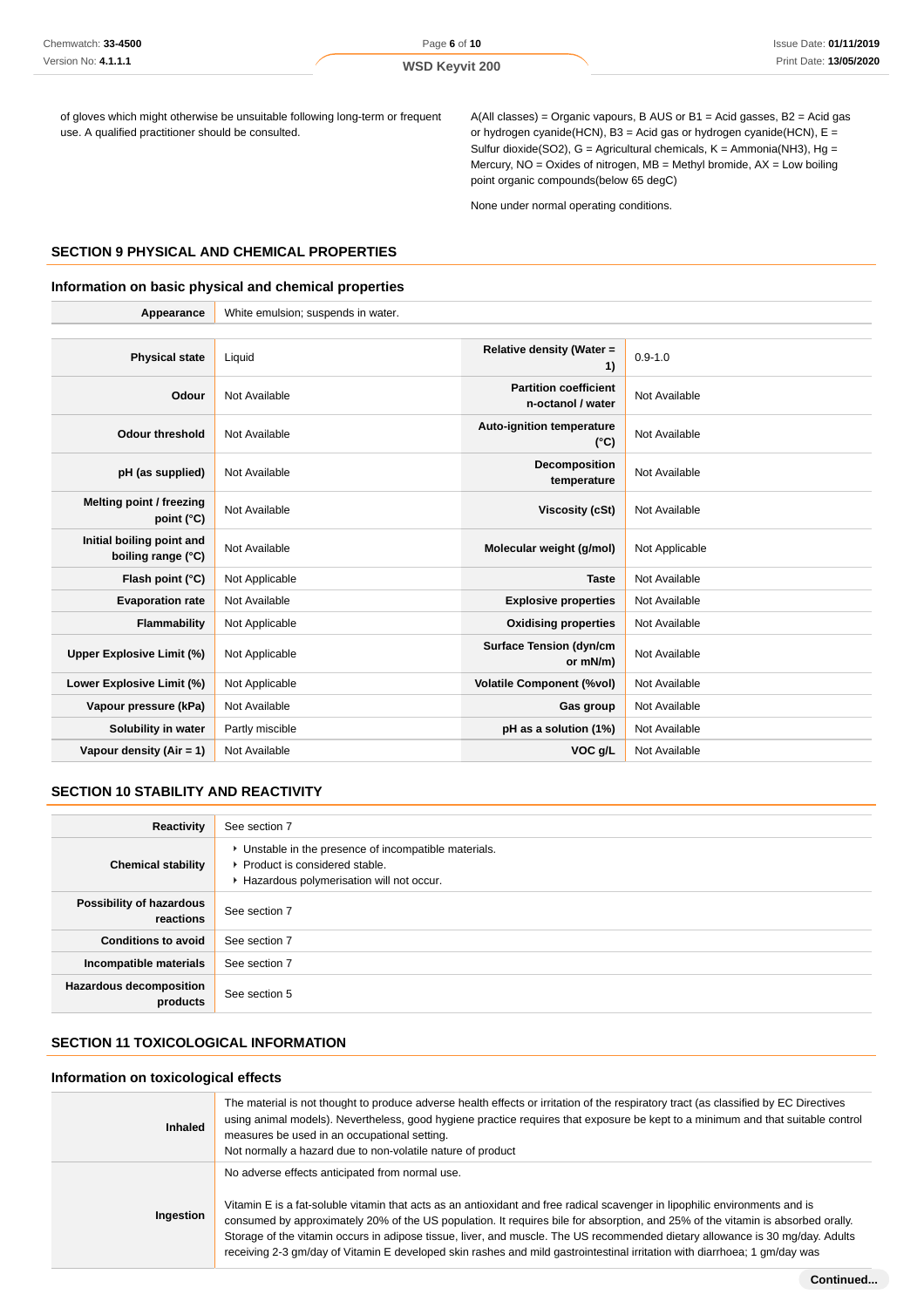Page **7** of **10 WSD Keyvit 200**

|                     | tolerated for months with apparent ill-effect.                                                                                                                                                                                                                                                                                                                                                                                                                                                                                                                                                                                                                                                                                                                                                                                                                                                                                                                                                                                                                                                                                                                                                                                                                                                                           |
|---------------------|--------------------------------------------------------------------------------------------------------------------------------------------------------------------------------------------------------------------------------------------------------------------------------------------------------------------------------------------------------------------------------------------------------------------------------------------------------------------------------------------------------------------------------------------------------------------------------------------------------------------------------------------------------------------------------------------------------------------------------------------------------------------------------------------------------------------------------------------------------------------------------------------------------------------------------------------------------------------------------------------------------------------------------------------------------------------------------------------------------------------------------------------------------------------------------------------------------------------------------------------------------------------------------------------------------------------------|
|                     | The oral median lethal dose found in several species is 2 gm/kg, and adverse effects usually are observed at doses greater than<br>1 gm/kg, which is equivalent to 200-500 mg/kg in humans. Most deleterious effects have been observed in small studies and in<br>case reports.                                                                                                                                                                                                                                                                                                                                                                                                                                                                                                                                                                                                                                                                                                                                                                                                                                                                                                                                                                                                                                         |
|                     | High doses (800 IU/day) of Vitamin E (tocopherol) may produce fatigue and weakness. The symptoms resolve with removal of<br>the drug. Another study reported emotional disturbances in several women taking the same dosages. These symptoms have not<br>been observed in other large series. Transient nausea and gastric distress have been observed in a few patients taking high<br>dosages of vitamin E, 2000-2500 IU/day. Diarrhea and intestinal cramps have been reported at a dosage of 3200 IU/day. Other<br>nonspecific adverse effects, which have been reported rarely, include fatigue, muscle weakness, delayed wound healing, and<br>headache.                                                                                                                                                                                                                                                                                                                                                                                                                                                                                                                                                                                                                                                           |
|                     | Thyroid hormone levels of triiodothyronine and thyroxine were decreased in healthy students administered 600 IU/day. Similar<br>findings have been observed in animal studies.                                                                                                                                                                                                                                                                                                                                                                                                                                                                                                                                                                                                                                                                                                                                                                                                                                                                                                                                                                                                                                                                                                                                           |
| <b>Skin Contact</b> | Evidence exists, or practical experience predicts, that the material either produces inflammation of the skin in a substantial<br>number of individuals following direct contact, and/or produces significant inflammation when applied to the healthy intact skin of<br>animals, for up to four hours, such inflammation being present twenty-four hours or more after the end of the exposure period.<br>Skin irritation may also be present after prolonged or repeated exposure; this may result in a form of contact dermatitis<br>(nonallergic). The dermatitis is often characterised by skin redness (erythema) and swelling (oedema) which may progress to<br>blistering (vesiculation), scaling and thickening of the epidermis. At the microscopic level there may be intercellular oedema of<br>the spongy layer of the skin (spongiosis) and intracellular oedema of the epidermis.<br>The material may accentuate any pre-existing dermatitis condition<br>Open cuts, abraded or irritated skin should not be exposed to this material<br>Entry into the blood-stream through, for example, cuts, abrasions, puncture wounds or lesions, may produce systemic injury with<br>harmful effects. Examine the skin prior to the use of the material and ensure that any external damage is suitably protected. |
| Eye                 | Evidence exists, or practical experience predicts, that the material may cause eye irritation in a substantial number of individuals<br>and/or may produce significant ocular lesions which are present twenty-four hours or more after instillation into the eye(s) of<br>experimental animals.<br>Repeated or prolonged eye contact may cause inflammation characterised by temporary redness (similar to windburn) of the<br>conjunctiva (conjunctivitis); temporary impairment of vision and/or other transient eye damage/ulceration may occur.                                                                                                                                                                                                                                                                                                                                                                                                                                                                                                                                                                                                                                                                                                                                                                     |
| <b>Chronic</b>      | Limited evidence suggests that repeated or long-term occupational exposure may produce cumulative health effects involving<br>organs or biochemical systems.<br>Prolonged or repeated skin contact may cause degreasing with drying, cracking and dermatitis following.                                                                                                                                                                                                                                                                                                                                                                                                                                                                                                                                                                                                                                                                                                                                                                                                                                                                                                                                                                                                                                                  |

| WSD Keyvit 200                 | <b>TOXICITY</b><br>Not Available                                                                                                                                                                                                | <b>IRRITATION</b><br>Not Available                                                     |
|--------------------------------|---------------------------------------------------------------------------------------------------------------------------------------------------------------------------------------------------------------------------------|----------------------------------------------------------------------------------------|
| DL-alpha-tocopherol<br>acetate | <b>TOXICITY</b><br>Oral (mouse) LD50: >49700 mg/kg <sup>[2]</sup>                                                                                                                                                               | <b>IRRITATION</b><br>Eye (rabbit): non-irritating *<br>Skin (rabbit): non-irritating * |
| Legend:                        | 1. Value obtained from Europe ECHA Registered Substances - Acute toxicity 2.* Value obtained from manufacturer's SDS.<br>Unless otherwise specified data extracted from RTECS - Register of Toxic Effect of chemical Substances |                                                                                        |

| <b>DL-ALPHA-TOCOPHEROL</b><br><b>ACETATE</b> | Exposure to the material may result in a possible risk of irreversible effects. The material may produce mutagenic effects in man.<br>This concern is raised, generally, on the basis of<br>appropriate studies with similar materials using mammalian somatic cells in vivo. Such findings are often supported by positive<br>results from in vitro mutagenicity studies.<br>alpha-Tocopherol was non-mutagenic and non-carcinogenic, and the results of reproduction/ teratology studies did not indicate<br>that alpha-tocopherol had adverse effects on reproductive function. However, in a long-term study in rats, a no-effect level could<br>not be established with respect to effects on blood clotting and liver histology, and there was evidence from human studies that<br>excessive intakes of alpha-tocopherol could cause haemorrhage. Other adverse effects noted in clinical studies at doses of > 720<br>mg alpha-tocopherol/day included weakness, fatigue, creatinuria and effects on steroid hormone metabolism.<br>Clinical studies indicate that, generally, intakes of below about 720 mg/day are without adverse effects in man, but one<br>investigation in elderly patients showed an increase in serum cholesterol at doses of 300 mg alpha-tocopherol daily. Incidences<br>of allergic reactions seem to be very rare.<br>alpha-Tocopherol may be an essential nutrient. The U.S. National Academy of Sciences/National Research Council has<br>recommended a dietary allowance of 0.15 mg/kg b.w./day. However, excessive intakes of alpha-tocopherol produce adverse<br>clinical and biochemical effects, and self-medication with large doses of vitamin E preparations could present a hazard.<br>The previously-allocated ADI was amended to include a lower value, which reflects the fact that alpha-tocopherol may be an<br>essential nutrient. The upper value, which represents the maximum value for the AID, is based on clinical experience in man.<br>IPCS Inchem: http://www.inchem.org/documents/jecfa/jecmono/v21je05.htm<br>NOTE: Substance has been shown to be mutagenic in at least one assay, or belongs to a family of chemicals producing damage<br>or change to cellular DNA. |
|----------------------------------------------|---------------------------------------------------------------------------------------------------------------------------------------------------------------------------------------------------------------------------------------------------------------------------------------------------------------------------------------------------------------------------------------------------------------------------------------------------------------------------------------------------------------------------------------------------------------------------------------------------------------------------------------------------------------------------------------------------------------------------------------------------------------------------------------------------------------------------------------------------------------------------------------------------------------------------------------------------------------------------------------------------------------------------------------------------------------------------------------------------------------------------------------------------------------------------------------------------------------------------------------------------------------------------------------------------------------------------------------------------------------------------------------------------------------------------------------------------------------------------------------------------------------------------------------------------------------------------------------------------------------------------------------------------------------------------------------------------------------------------------------------------------------------------------------------------------------------------------------------------------------------------------------------------------------------------------------------------------------------------------------------------------------------------------------------------------------------------------------------------------------------------------------------------------------------------------------------------------------------------------------|
|                                              | May cause skin and eye irritation * Reproductive and mutagenic effects have been observed in tests with laboratory animals * *                                                                                                                                                                                                                                                                                                                                                                                                                                                                                                                                                                                                                                                                                                                                                                                                                                                                                                                                                                                                                                                                                                                                                                                                                                                                                                                                                                                                                                                                                                                                                                                                                                                                                                                                                                                                                                                                                                                                                                                                                                                                                                        |
|                                              | Alfa Aeser MSDS                                                                                                                                                                                                                                                                                                                                                                                                                                                                                                                                                                                                                                                                                                                                                                                                                                                                                                                                                                                                                                                                                                                                                                                                                                                                                                                                                                                                                                                                                                                                                                                                                                                                                                                                                                                                                                                                                                                                                                                                                                                                                                                                                                                                                       |
|                                              |                                                                                                                                                                                                                                                                                                                                                                                                                                                                                                                                                                                                                                                                                                                                                                                                                                                                                                                                                                                                                                                                                                                                                                                                                                                                                                                                                                                                                                                                                                                                                                                                                                                                                                                                                                                                                                                                                                                                                                                                                                                                                                                                                                                                                                       |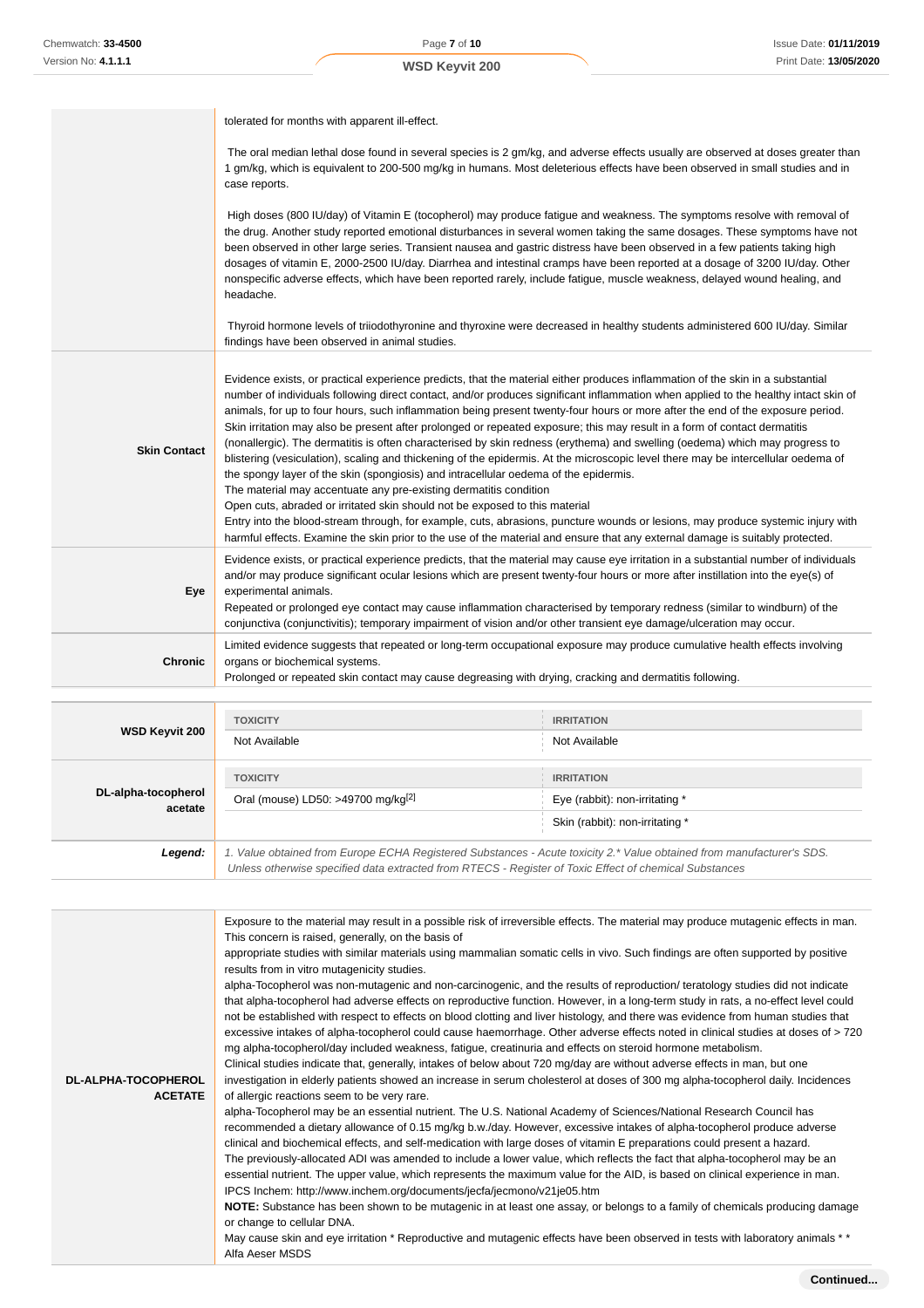|                                             | ×<br>Carcinogenicity                          | ×                         |
|---------------------------------------------|-----------------------------------------------|---------------------------|
| <b>Skin Irritation/Corrosion</b>            | Reproductivity<br>$\checkmark$                | ×                         |
| <b>Serious Eye</b><br>Damage/Irritation     | $\checkmark$<br><b>STOT - Single Exposure</b> | ×                         |
| <b>Respiratory or Skin</b><br>sensitisation | ×<br><b>STOT - Repeated Exposure</b>          | $\boldsymbol{\mathsf{x}}$ |
| <b>Mutagenicity</b>                         | ×<br><b>Aspiration Hazard</b>                 | $\boldsymbol{\mathsf{x}}$ |

 $\blacktriangleright$  – Data available to make classification

**SECTION 12 ECOLOGICAL INFORMATION**

# **Toxicity**

| <b>WSD Keyvit 200</b>          | <b>ENDPOINT</b><br><b>Not</b><br>Available                                                                                                                                                                                                                                                                                                                                                         | <b>TEST DURATION (HR)</b><br>Not Available                 | <b>SPECIES</b><br>Not Available                                                     | <b>VALUE</b><br>Not<br>Available                                           | <b>SOURCE</b><br>Not<br>Available                                        |
|--------------------------------|----------------------------------------------------------------------------------------------------------------------------------------------------------------------------------------------------------------------------------------------------------------------------------------------------------------------------------------------------------------------------------------------------|------------------------------------------------------------|-------------------------------------------------------------------------------------|----------------------------------------------------------------------------|--------------------------------------------------------------------------|
| DL-alpha-tocopherol<br>acetate | <b>LC50</b><br>EC <sub>50</sub><br>EC <sub>50</sub><br><b>NOEC</b>                                                                                                                                                                                                                                                                                                                                 | <b>ENDPOINT FEST DURATION (HR)</b><br>96<br>48<br>72<br>96 | <b>SPECIES</b><br><b>Fish</b><br>Crustacea<br>Algae or other aguatic plants<br>Fish | <b>VALUE</b><br>0.000357mg/L<br>$>20.6$ mg/L<br>$>27.8$ mg/L<br>$10$ -mg/L | <b>SOURCE</b><br>3<br>$\overline{2}$<br>$\overline{2}$<br>$\overline{2}$ |
| Legend:                        | Extracted from 1. IUCLID Toxicity Data 2. Europe ECHA Registered Substances - Ecotoxicological Information - Aquatic Toxicity<br>3. EPIWIN Suite V3.12 (QSAR) - Aquatic Toxicity Data (Estimated) 4. US EPA, Ecotox database - Aquatic Toxicity Data 5.<br>ECETOC Aquatic Hazard Assessment Data 6. NITE (Japan) - Bioconcentration Data 7. METI (Japan) - Bioconcentration Data 8.<br>Vendor Data |                                                            |                                                                                     |                                                                            |                                                                          |

**DO NOT** discharge into sewer or waterways.

### **Persistence and degradability**

| Indredient                  | rsistence: Water/Soil | ˈsistence: Air |
|-----------------------------|-----------------------|----------------|
| DL-alpha-tocopherol acetate | <b>HIGH</b>           | <b>HIGH</b>    |

### **Bioaccumulative potential**

| Ingredient                  | <b>Bioaccumulation</b>    |
|-----------------------------|---------------------------|
| DL-alpha-tocopherol acetate | LOW (LogKOW = $11.9136$ ) |

# **Mobility in soil**

| Ingredient                  | <b>Mobility</b>        |
|-----------------------------|------------------------|
| DL-alpha-tocopherol acetate | $LOW (KOC = 13870000)$ |

### **SECTION 13 DISPOSAL CONSIDERATIONS**

### **Waste treatment methods**

| <b>Product / Packaging</b><br>disposal | Recycle wherever possible.<br>► Consult manufacturer for recycling options or consult local or regional waste management authority for disposal if no suitable<br>treatment or disposal facility can be identified.<br>Dispose of by: burial in a land-fill specifically licensed to accept chemical and / or pharmaceutical wastes or incineration in a<br>licensed apparatus (after admixture with suitable combustible material).<br>Decontaminate empty containers. Observe all label safeguards until containers are cleaned and destroyed. |
|----------------------------------------|--------------------------------------------------------------------------------------------------------------------------------------------------------------------------------------------------------------------------------------------------------------------------------------------------------------------------------------------------------------------------------------------------------------------------------------------------------------------------------------------------------------------------------------------------|
|----------------------------------------|--------------------------------------------------------------------------------------------------------------------------------------------------------------------------------------------------------------------------------------------------------------------------------------------------------------------------------------------------------------------------------------------------------------------------------------------------------------------------------------------------------------------------------------------------|

# **SECTION 14 TRANSPORT INFORMATION**

### **Labels Required**

**Marine Pollutant** NO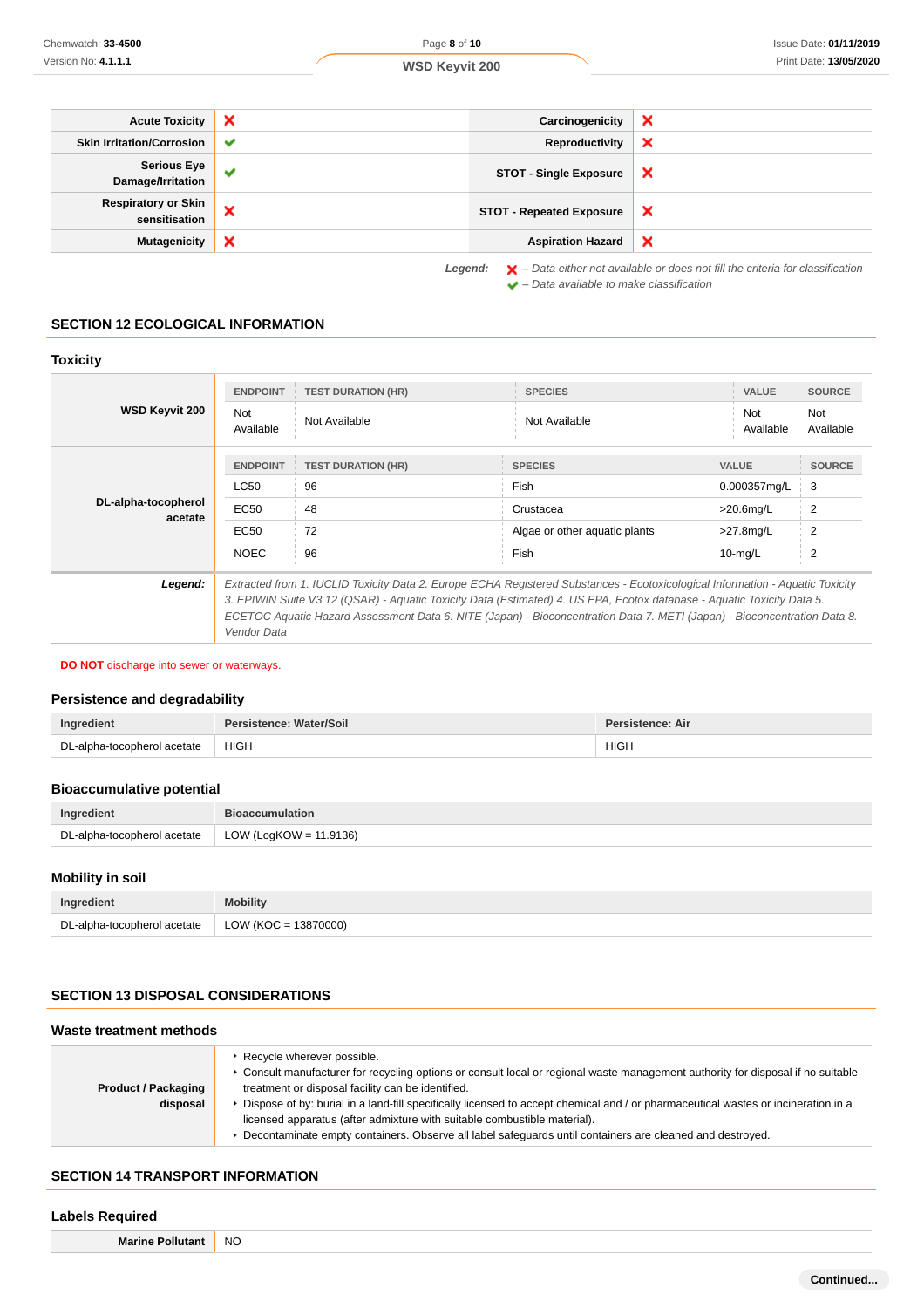**HAZCHEM** Not Applicable

### **Land transport (ADG): NOT REGULATED FOR TRANSPORT OF DANGEROUS GOODS**

#### **Air transport (ICAO-IATA / DGR): NOT REGULATED FOR TRANSPORT OF DANGEROUS GOODS**

# **Sea transport (IMDG-Code / GGVSee): NOT REGULATED FOR TRANSPORT OF DANGEROUS GOODS**

### **Transport in bulk according to Annex II of MARPOL and the IBC code**

Not Applicable

### **SECTION 15 REGULATORY INFORMATION**

#### **Safety, health and environmental regulations / legislation specific for the substance or mixture**

#### **DL-ALPHA-TOCOPHEROL ACETATE IS FOUND ON THE FOLLOWING REGULATORY LISTS**

Australia Inventory of Chemical Substances (AICS)

#### **National Inventory Status**

| <b>National Inventory</b>               | <b>Status</b>                                                                                                                                                                                               |
|-----------------------------------------|-------------------------------------------------------------------------------------------------------------------------------------------------------------------------------------------------------------|
| Australia - AICS                        | Yes                                                                                                                                                                                                         |
| Canada - DSL                            | Yes                                                                                                                                                                                                         |
| Canada - NDSL                           | No (DL-alpha-tocopherol acetate)                                                                                                                                                                            |
| China - IECSC                           | Yes                                                                                                                                                                                                         |
| Europe - EINEC / ELINCS /<br><b>NLP</b> | Yes                                                                                                                                                                                                         |
| Japan - ENCS                            | Yes                                                                                                                                                                                                         |
| Korea - KECI                            | Yes                                                                                                                                                                                                         |
| New Zealand - NZIoC                     | Yes                                                                                                                                                                                                         |
| Philippines - PICCS                     | Yes                                                                                                                                                                                                         |
| USA - TSCA                              | Yes                                                                                                                                                                                                         |
| Taiwan - TCSI                           | Yes                                                                                                                                                                                                         |
| Mexico - INSQ                           | Yes                                                                                                                                                                                                         |
| Vietnam - NCI                           | Yes                                                                                                                                                                                                         |
| Russia - ARIPS                          | Yes                                                                                                                                                                                                         |
| Legend:                                 | Yes = All CAS declared ingredients are on the inventory<br>No = One or more of the CAS listed ingredients are not on the inventory and are not exempt from listing(see specific ingredients<br>in brackets) |

# **SECTION 16 OTHER INFORMATION**

| n,<br>$\sim$ |
|--------------|

#### **SDS Version Summary**

| <b>Version</b> | <b>Issue Date</b> | <b>Sections Updated</b>                                                        |
|----------------|-------------------|--------------------------------------------------------------------------------|
| 4.1.1.1        | 01/11/2019        | One-off system update. NOTE: This may or may not change the GHS classification |

#### **Other information**

Classification of the preparation and its individual components has drawn on official and authoritative sources as well as independent review by the Chemwatch Classification committee using available literature references.

The SDS is a Hazard Communication tool and should be used to assist in the Risk Assessment. Many factors determine whether the reported Hazards are Risks in the workplace or other settings. Risks may be determined by reference to Exposures Scenarios. Scale of use, frequency of use and current or available engineering controls must be considered.

#### **Definitions and abbreviations**

PC-TWA: Permissible Concentration-Time Weighted Average

PC-STEL: Permissible Concentration-Short Term Exposure Limit